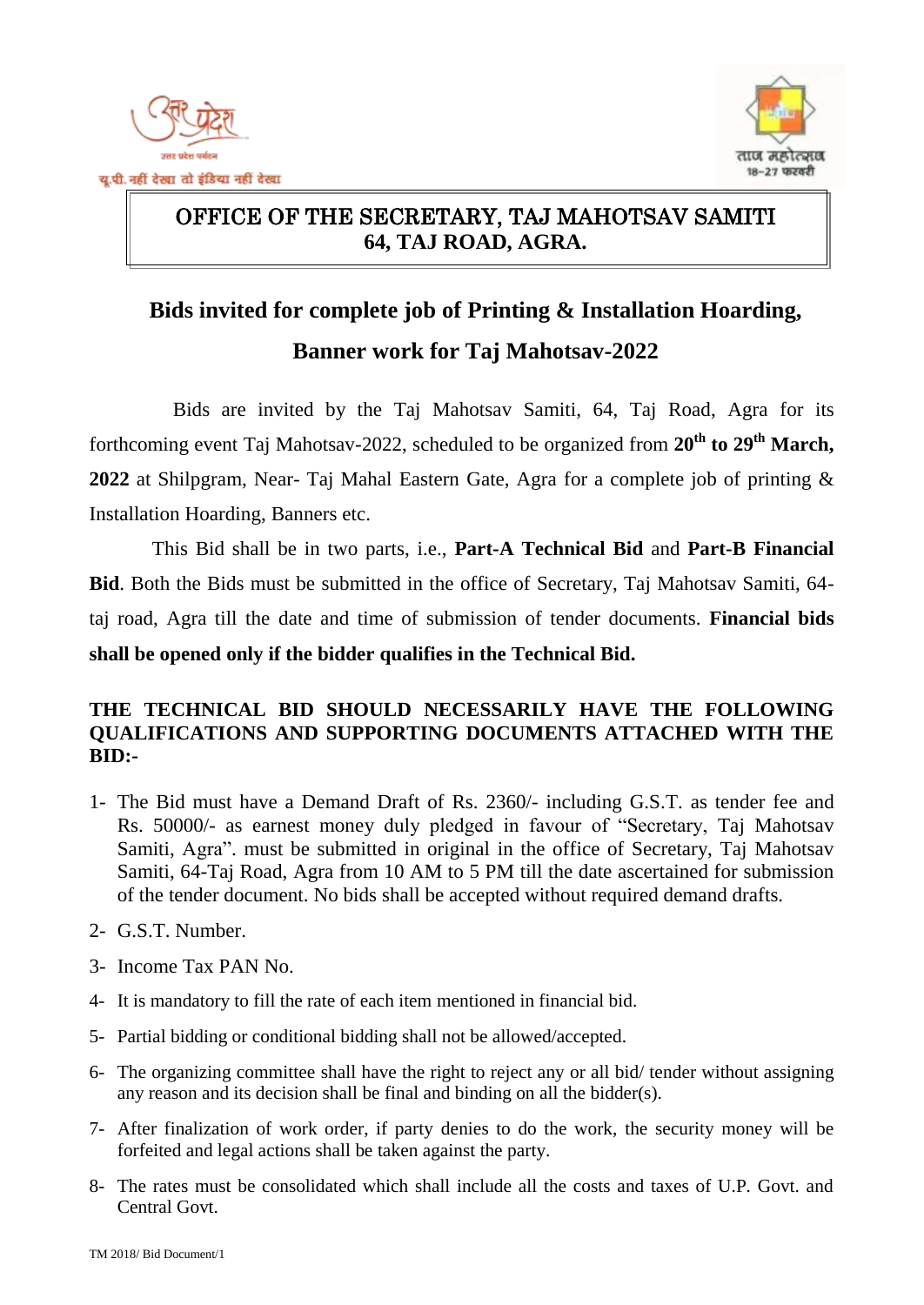- 9- Entire job would have to be executed only after getting the approval on the final proof.
- 10- If the work is found unsatisfactory, the Mahotsav Samiti would be empowered for the deduction of such amount from the bill accordingly. In case of any dispute the decision of the Secretary, Taj Mahotsav Samiti would be acceptable.
- 11- Bidder must quote PAN / GST No. & ID Proof (Enclosed Photocopy) with Tender Form otherwise tender will not be considered.
- 12- The rates given by the bidder shall include the entire job work like- designing, printing and installation of the Hoarding & Banners. Designing of all the Hoarding & Banners etc shall be based on theme decided by Committee.
- 13- The quantity of printing material may very as per the requirement of the festival Committee.
- 14- In case of any dispute, the courts of law situated at District Agra, Uttar Pradesh, shall have requisite jurisdiction.

Secretary, Taj Mahotsav Samiti, 64, Taj Road, Agra.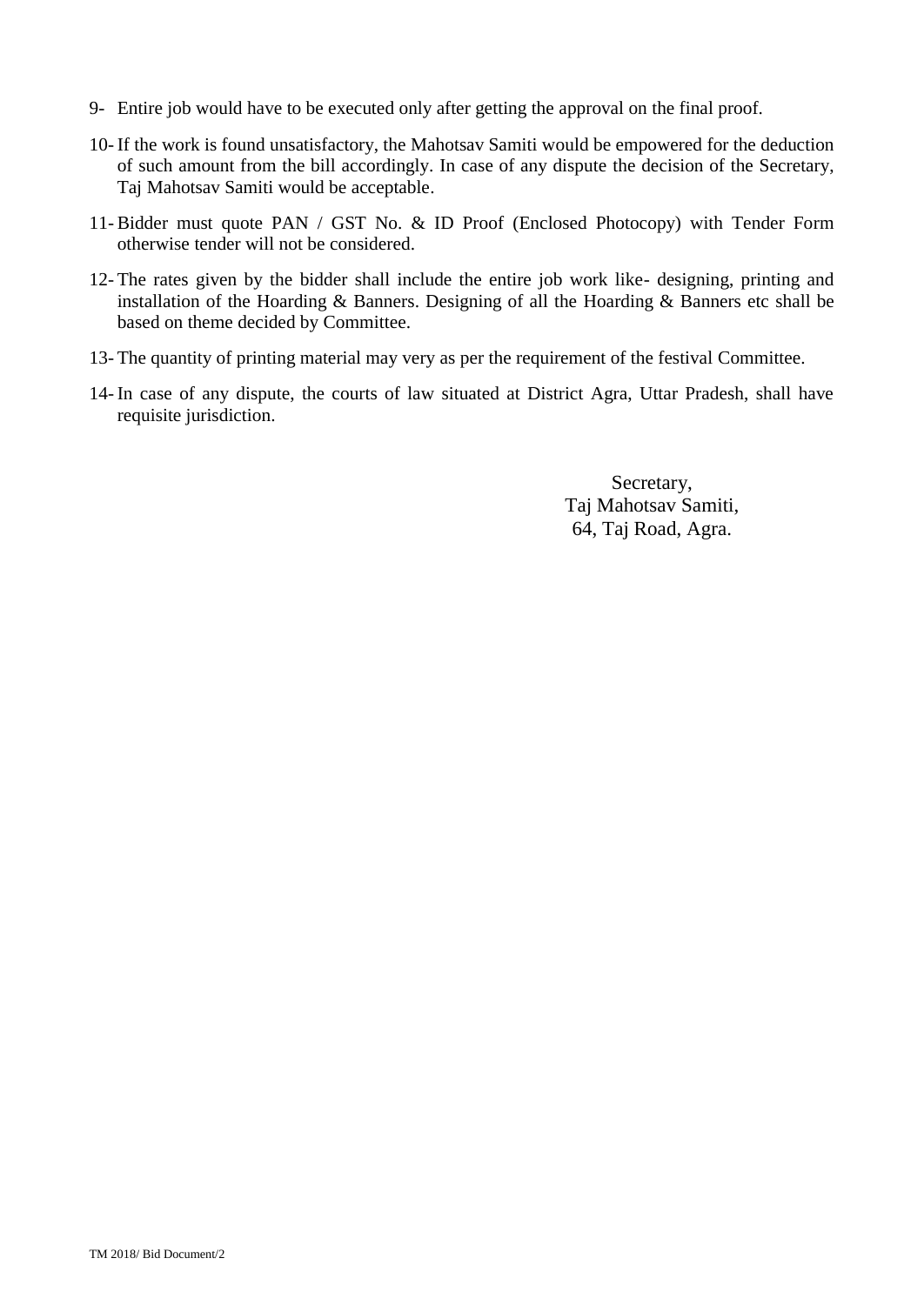### **Office of the Secretary, Taj Mahotsav Samiti 64, Taj Road, Agra.**

#### **Part-A Technical Bid**

### **Complete job of Printing & Installation Hoarding, Banner work**

**Imp. Note: Kindly read terms and conditions carefully before filling this tender form.**

| Name of the Bidder |  |
|--------------------|--|
| Address            |  |
| <b>Phone No.</b>   |  |
| E-mail LD.         |  |

|                             | Demand Draft of Rs. 2360 $\ell$ including<br>G.S.T. duly pledged in favour of<br>"Secretary, Taj Mahotsav Samiti, Agra"<br>as tender fee. | Attached / Not attached |
|-----------------------------|-------------------------------------------------------------------------------------------------------------------------------------------|-------------------------|
| $\mathcal{D}_{\mathcal{L}}$ | Demand Draft of Rs. 50000/- as earnest<br>money of duly pledged in favour of<br>"Secretary, Taj Mahotsav Samiti, Agra"                    | Attached / Not attached |
| 3                           | PAN Card Copy                                                                                                                             | Attached / not attached |
| 4                           | G.S.T. Registration Copy                                                                                                                  | Attached / not attached |

I / we ............................................................................................ have read the terms &

conditions of the above tender and are ready to execute the works accordingly.

Date: Signature of Bidder Place: Name of Bidder Address/ Tel. No.